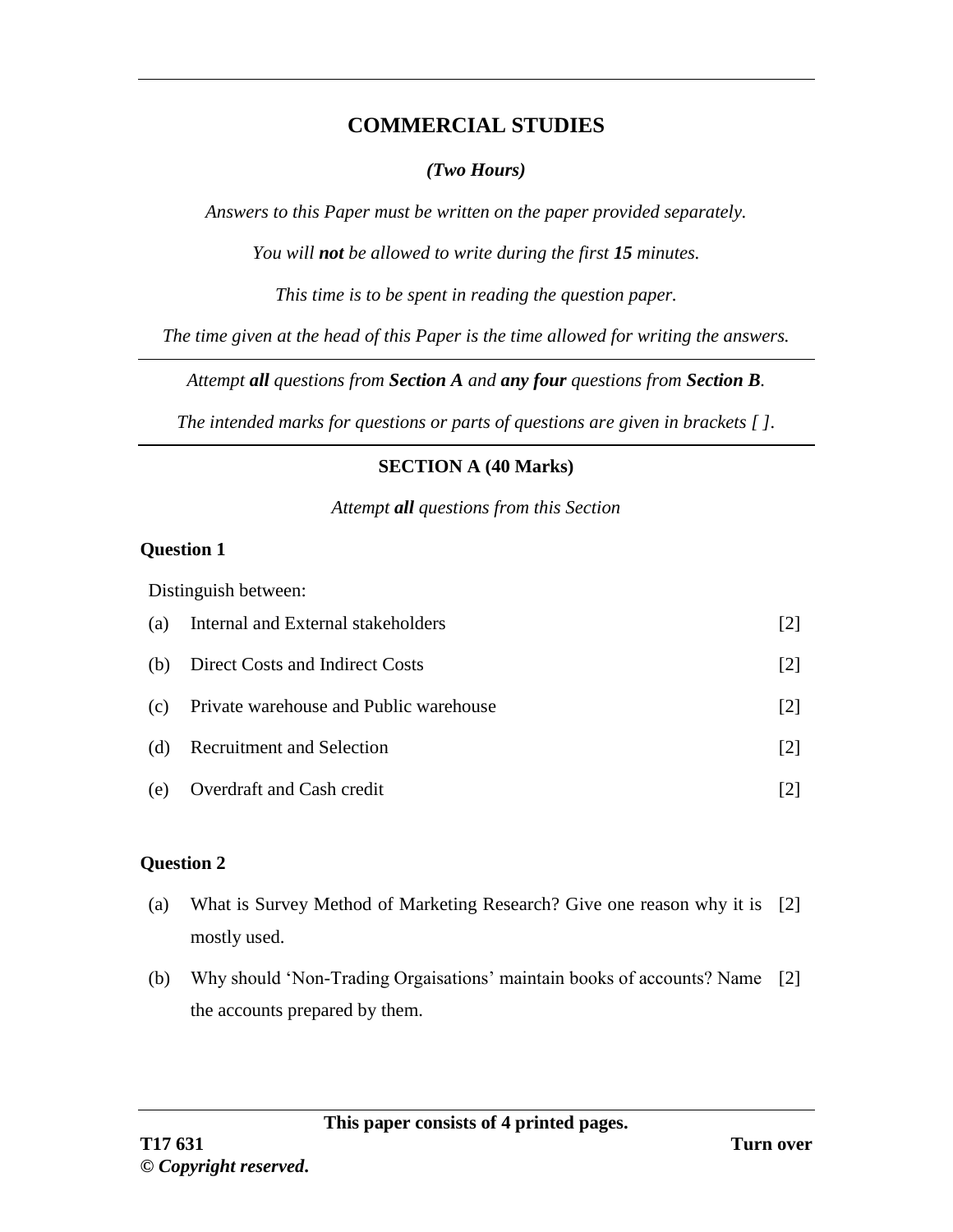| (c) | Give any four examples of Public awareness programmes organized for a [2] |                   |
|-----|---------------------------------------------------------------------------|-------------------|
|     | better environment.                                                       |                   |
| (d) | State any two expectations of the Associates from a business enterprise.  | $\lceil 2 \rceil$ |
| (e) | What do you mean by 'Semantic barrier'?                                   |                   |

# **Question 3**

| (a) | What are convenience products? Give any two examples.           | $\lceil 2 \rceil$ |
|-----|-----------------------------------------------------------------|-------------------|
| (b) | What is semi-variable cost? Give one example.                   | $\lceil 2 \rceil$ |
| (c) | What is meant by 'Revenue Expenditure'?                         | $\lceil 2 \rceil$ |
| (d) | What is Direct Mail advertising? Give any two advantages of it. | $\lceil 2 \rceil$ |
| (e) | State two disadvantages of internal recruitment.                | $\lceil 2 \rceil$ |

# **Question 4**

| (a) | Mention any two qualities of a good salesmen.                                | $[2]$             |
|-----|------------------------------------------------------------------------------|-------------------|
| (b) | Distinguish between Gratuity and Provident Fund.                             | $\lceil 2 \rceil$ |
| (c) | What is a bonded warehouse?                                                  | $\lceil 2 \rceil$ |
| (d) | What do you mean by Mural advertising?                                       | $\lceil 2 \rceil$ |
| (e) | Mention any two main advantages of group life insurance to employees and [2] |                   |
|     | employers.                                                                   |                   |

#### **SECTION B (40 Marks)**

*Attempt any four questions from this Section*

# **Question 5**

|  |  |  |  | (a) Explain any five measures taken to overcome barriers of communication. | $\left[5\right]$ |
|--|--|--|--|----------------------------------------------------------------------------|------------------|
|--|--|--|--|----------------------------------------------------------------------------|------------------|

(b) Explain expectations of the Government from a business organisation. [5]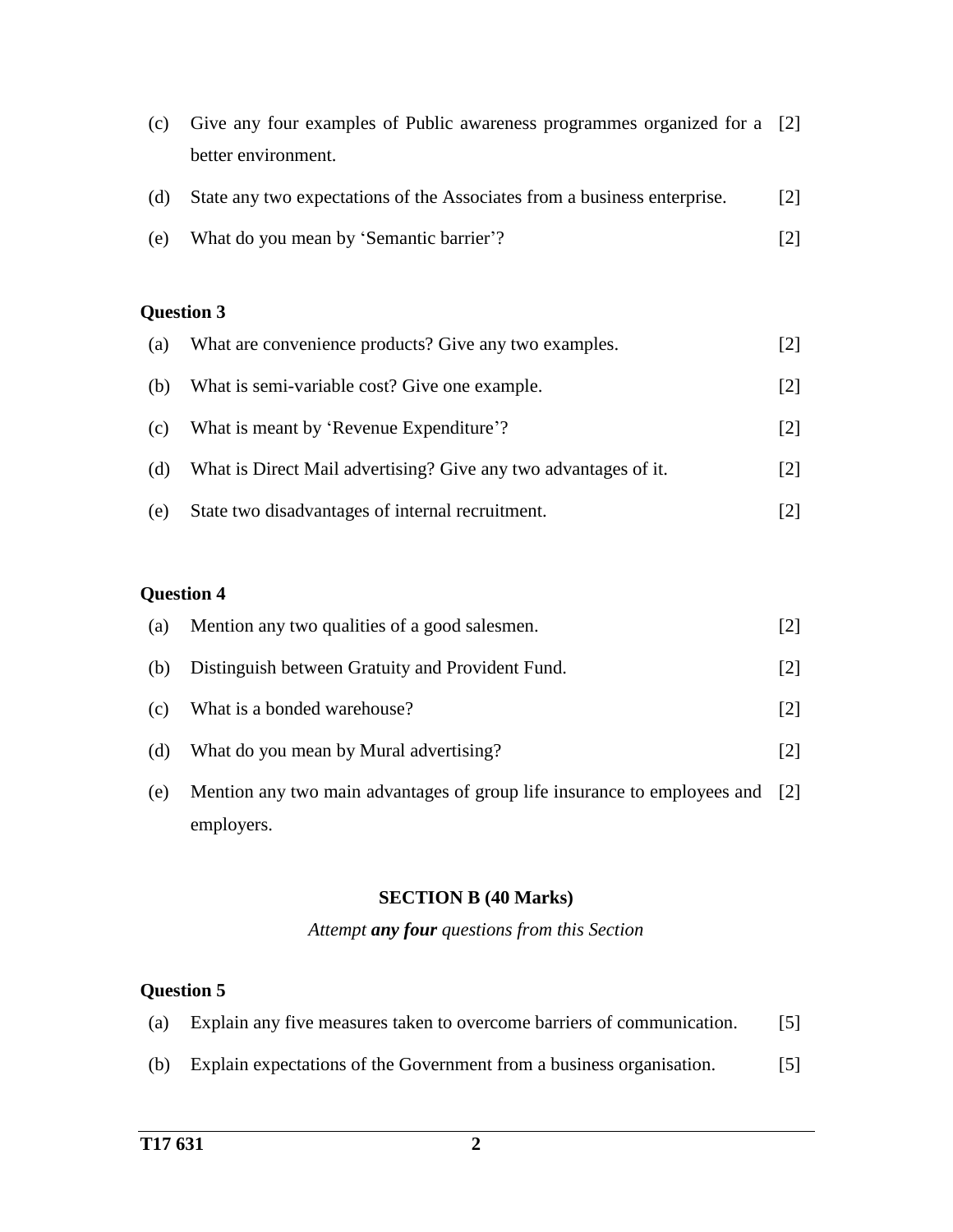#### **Question 6**

- (a) 'Advertisement is a social waste.' In this context explain the *demerits* of [5] advertisement.
- (b) What is 'standardization' of products? List any three benefits of [5] standardization.

## **Question 7**

| (a) Explain any two methods of 'Off-the-job training'. |  |
|--------------------------------------------------------|--|
|                                                        |  |

(b) Explain any five functions of the Central Bank of India. [5]

### **Question 8**

| (a) | Explain any five principles of Insurance.   |  |
|-----|---------------------------------------------|--|
| (b) | Explain any five importance of warehousing. |  |

## **Question 9**

|     | (a) Discuss the role and concepts of Eco efficiency and Eco friendly technology. [5] |                   |
|-----|--------------------------------------------------------------------------------------|-------------------|
| (b) | "Budgets are useful for management". Justify.                                        | $\lceil 5 \rceil$ |